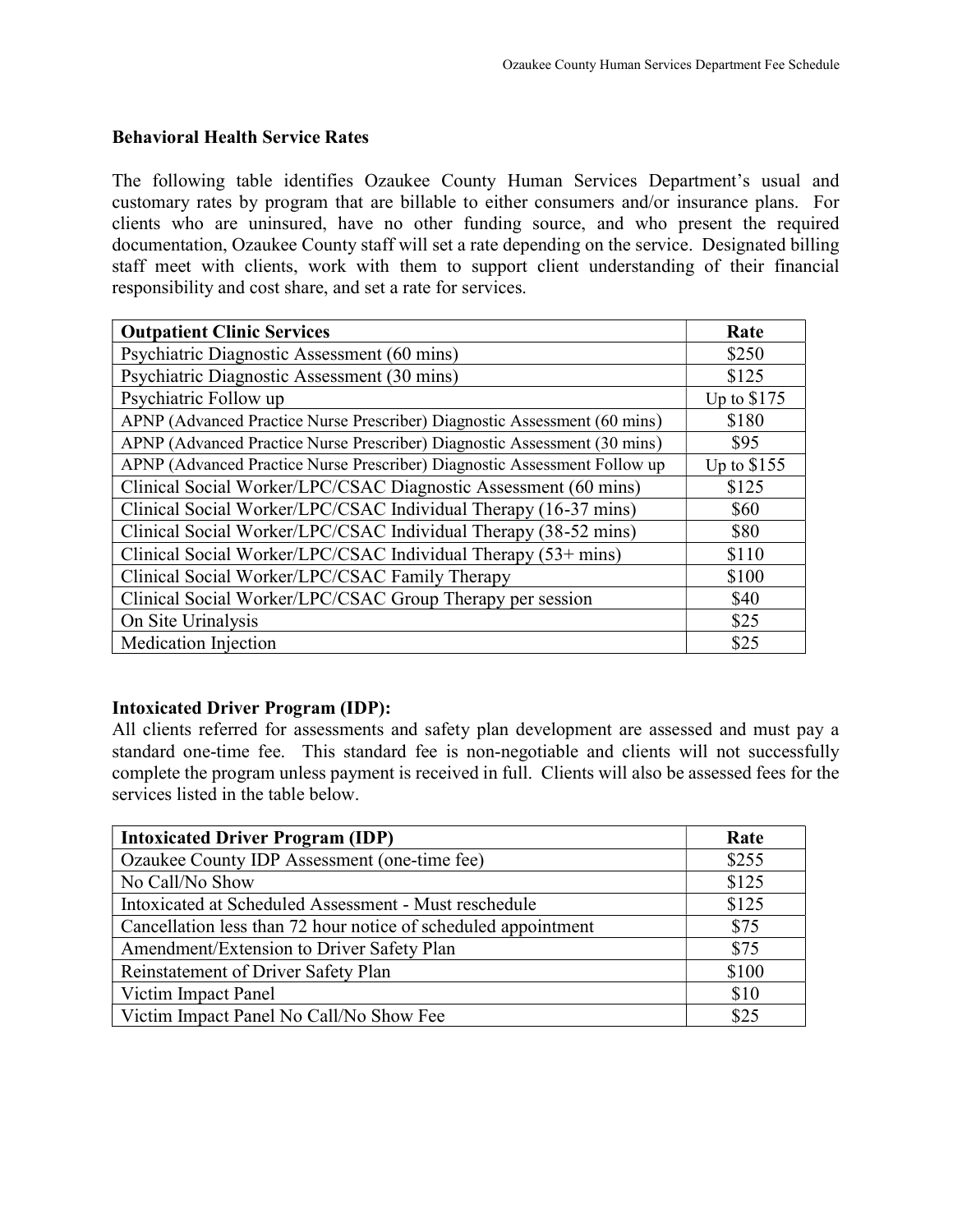## Behavioral Health Contracted Services: including Outpatient and Residential Services:

Ozaukee County's contracted providers set their daily rates, which are comprised of a Room and Board rate and a Treatment rate. Program costs related to Room and Board: food, housing, utilities, etc., are the responsibility of clients. Clients are required to utilize any and all personal financial means to pay the cost of Room and Board. If a client is unable to meet the cost of Room and Board at 100%, Ozaukee County, depending upon the service provided, and in accordance with DHS Chapter 1, will use the Ozaukee County Monthly Payment Plan Determination Form or the Ozaukee County Cost of Care Worksheet to determine a monthly payment obligation by the client.

## Inpatient Hospital Services Daily Rates:

Inpatient Services are provided by a number of regional private, county, and state hospital systems, who assume responsibility for billing client insurance and client collections. Ozaukee County is mandated to assume the role of "funder of last resort" when clients are emergency detained under DHS Chapter 51 and placed in Hospital Inpatient Units or one of the State Institutions. When placement to an Inpatient Unit is determined, crisis staff will collect the required documentation so that Ozaukee County Fiscal staff can determine a client's a monthly payment plan in accordance with in accordance with DHS Chapter 1. Fiscal staff will use the Ozaukee County Monthly Payment Plan Determination Form to determine a monthly payment obligation by the client.

# CLTS/CCOP Parental Payment Liability:

Parental Cost Share/Payment Liability is determined following the development of the ISP (Individual Service Plan) in accordance with DHS Chapter 1. The payment liability considers size of family, determines daily cost of services, family adjusted gross income, and current federal poverty guidelines. Families with an adjusted gross at or above 330% of the Federal Poverty Guideline (FPG) will have a cost share.

Determined at program admission, at the annual re-determination and when there is a significant change in services on the ISP.

# Birth to 3 Program:

Families may be required to share the cost of their child's Birth to 3 services. The Birth to 3 Program will calculate a family's cost share based on information provided by the family. Family income will not determine a child's eligibility for the Birth to 3 Program. The cost share is applied to the cost of the entire plan and no individual services. Evaluation, assessment, Individual Family Service Plan development and service coordination are not included in the cost share.

Determined at program admission and at the annual IFSP update.